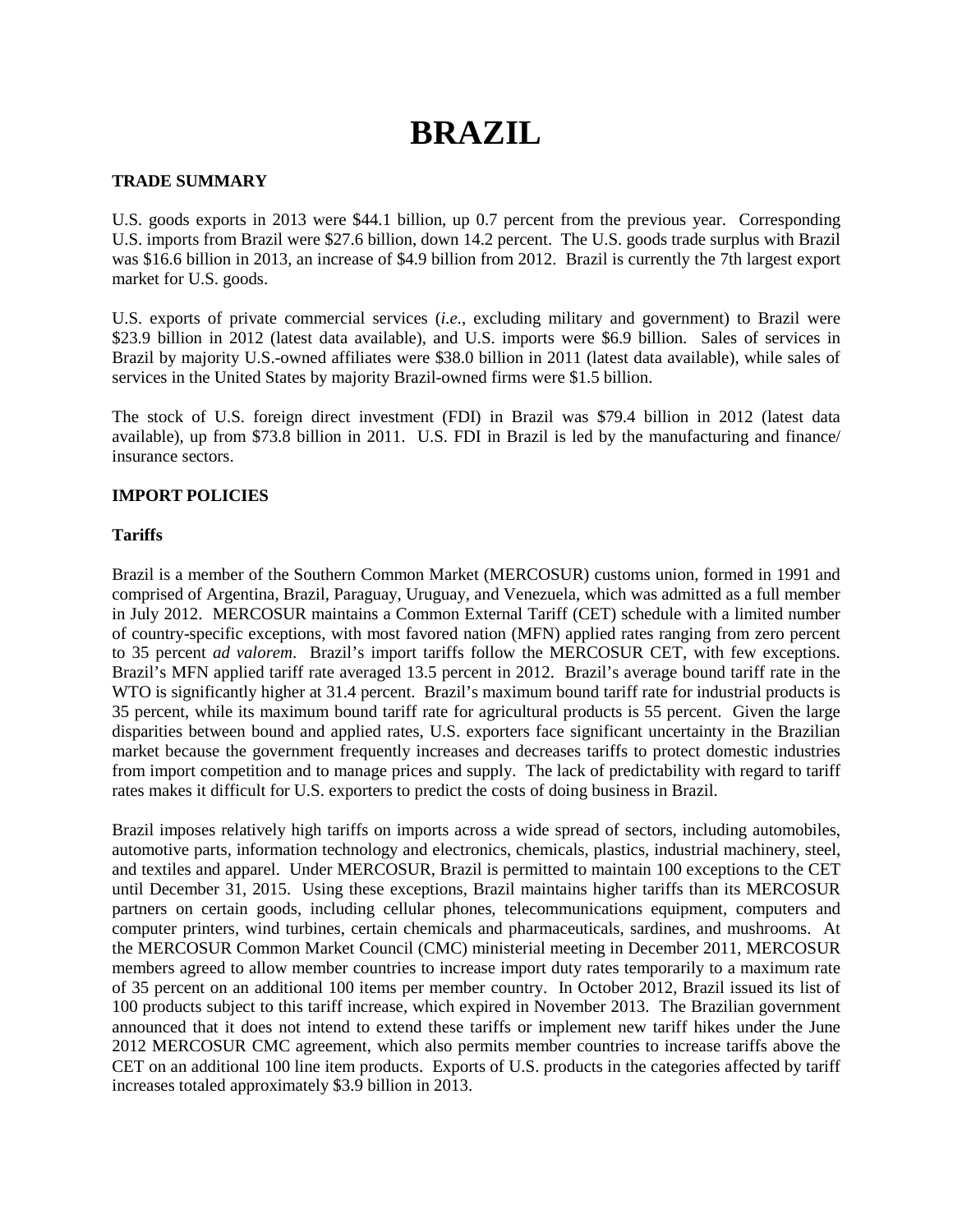In August 2010, MERCOSUR's CMC advanced toward the establishment of a Customs Union with its approval of a Common Customs Code (CCC) and Decision 5610 (December 2010) to implement a plan to eliminate the double application of the CET within MERCOSUR. The plan was to take effect in three stages with the first phase to have been implemented no later than January 1, 2012, but the deadline was not met. In November 2012, Argentina became the first MERCOSUR member to ratify the CCC. The CCC still must be ratified by the other four MERCOSUR member countries.

As part of its Uruguay Round commitments, Brazil agreed to establish a 750,000 metric ton (MT) dutyfree tariff-rate quota (TRQ) for wheat. Brazil has never opened the TRQ, and therefore no wheat has been shipped under the TRQ. In an April 1996 notification to the WTO, Brazil indicated its intent to withdraw the wheat TRQ in accordance with the process established in Article XXVIII of the GATT 1994. Brazil considers the Article XXVIII process to be ongoing. The Brazilian government considers the current MFN applied tariff rate for wheat of 10 percent, along with *ad hoc* duty-free MFN quotas established to bridge supply gaps, to confer benefits that are commensurate with, or in excess of, the 750,000 MT TRQ.However, because Brazil could increase the 10 percent applied tariff at any time and the *ad hoc* quotas are unpredictable by nature, these arrangements do not offer U.S. wheat exporters the same certainty that a 750,000 MT TRQ would provide.The United States will continue to engage Brazil on this issue.

## **Nontariff Barriers**

Brazil applies to imports federal and state taxes and charges that can effectively double the actual cost of imported products in Brazil. The complexities of the domestic tax system, including multiple cascading taxes and tax disputes among the various states, pose numerous challenges for U.S. companies operating in and exporting to Brazil. For example, effective January 1, 2013, Brazil instituted a "temporary" regime for a reduction in the Industrial Product Tax (IPI) that provides locally produced vehicles preferential tax rates, provided that manufacturers comply with a series of local content and other requirements. This program will remain in effect until 2017. As part of the program, the baseline IPI on all vehicles will be revised upward by 30 percentage points, which is equivalent to the level applied to imported vehicles under the prior program introduced in December 2011. However, it allows those meeting certain levels of local content, fuel efficiency and emissions standards, and required levels of local engineering, research and development, or labeling standards to receive tax breaks that may offset the full amount of the IPI. Imported automobiles face a potential 30 percentage point price disadvantage *vis-à-vis* equivalent vehicles manufactured in Brazil even before import duties are levied.

Brazil prohibits imports of all used consumer goods, including automobiles, clothing, tires, medical equipment, and information and communications technology (ICT) products as well as some blood products. Brazil also restricts the entry of certain types of remanufactured goods (*e.g.*, earthmoving equipment, automotive parts, and medical equipment). In general, Brazil only allows the importation of such goods if an importer can provide evidence that the goods are not or cannot be produced domestically. A 25 percent merchant marine tax on ocean freight plus port handling charges at Brazilian ports puts U.S. products at a competitive disadvantage *vis-à-vis* MERCOSUR products.

## **Import Licenses/Customs Valuation**

All importers in Brazil must register with the Secretariat of Foreign Trade (SECEX) to access the Brazilian Secretary of Foreign Trade's computerized documentation system (SISCOMEX). SISCOMEX registration requirements are onerous, including a minimum capital requirement.

Brazil has both automatic and non-automatic import license requirements. Brazil's non-automatic import licensing system covers imports of products that require authorization from specific ministries or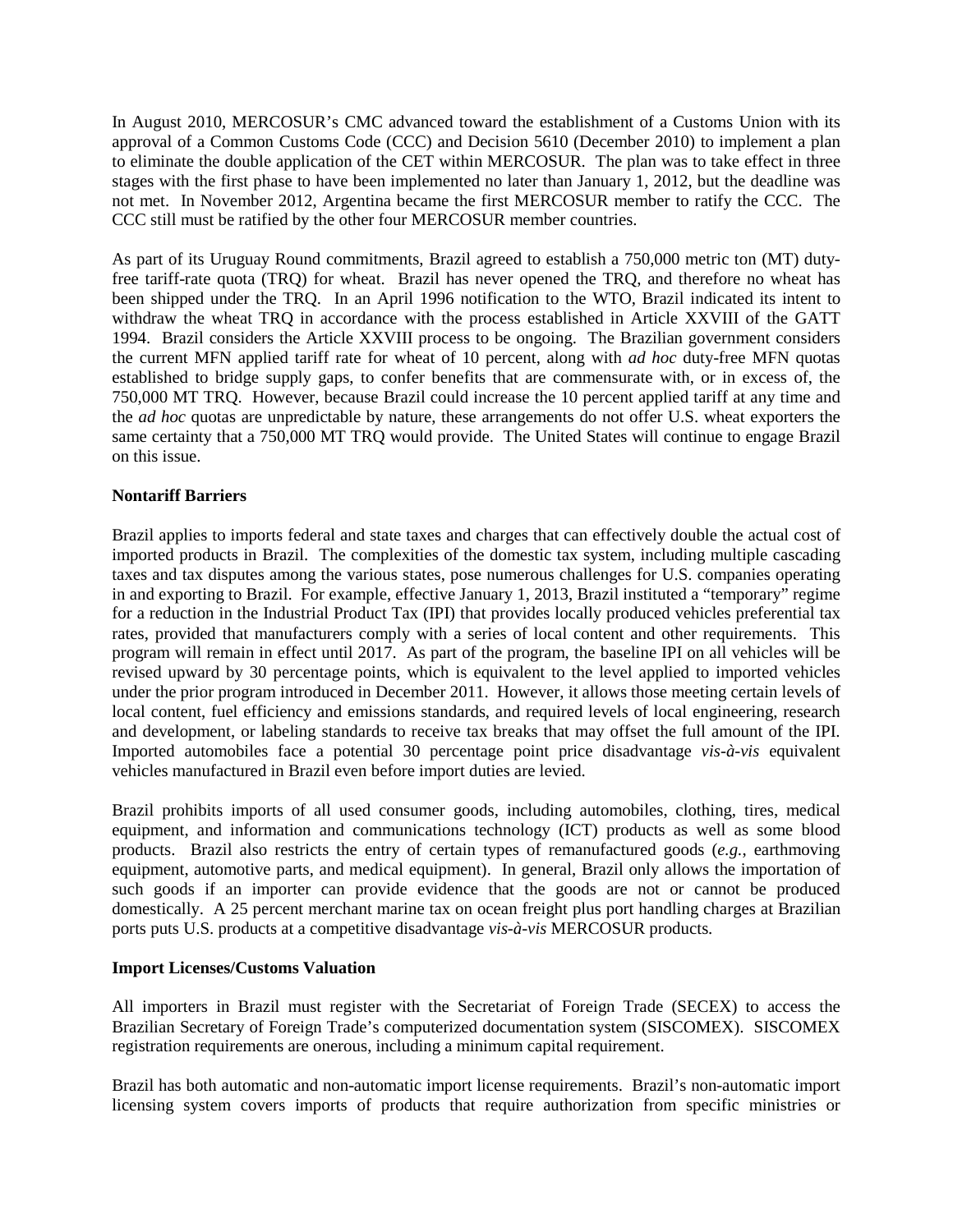agencies, such as beverages (Ministry of Agriculture), pharmaceuticals (Ministry of Health), and arms and munitions (Ministry of National Defense). Although a list of products subject to non-automatic import licensing procedures is available on the SISCOMEX system, specific information related to nonautomatic import license requirements and explanations for rejections of non-automatic import license applications are lacking. The lack of transparency surrounding these procedures creates additional burdens for U.S. exporters.

U.S. footwear and apparel companies have expressed concern about the extension of non-automatic import licenses and certificate of origin requirements on non-MERCOSUR footwear to include textiles and apparel. They also note the imposition of additional monitoring, enhanced inspection, and delayed release of certain goods, all of which negatively impact the ability to sell U.S.-made and U.S.-branded apparel, footwear, and textiles in the Brazilian market.

In May 2011, the Brazilian government imposed non-automatic import licensing requirements on imported automobiles and automotive parts, including those originating in MERCOSUR countries. Delays in issuing the non-automatic import licenses negatively affect U.S. automobile and automotive parts manufacturers that export vehicles to Brazil, particularly those that manufacture such products in Argentina for export to Brazil.

U.S. companies continue to complain of burdensome documentation requirements for the import of certain types of goods that apply even if imports are on a temporary basis. In addition, the Ministry of Health's regulatory agency, ANVISA, must approve product registrations for imported pharmaceuticals, medical devices, health and fitness equipment, cosmetics, and processed food products. Currently, the registration process at ANVISA takes from three to six months for new versions of existing products and can take more than six months for new products.

## **SUBSIDIES**

The Plano Brasil Maior (Greater Brazil Plan) industrial policy offers a variety of tax, tariff, and financing incentives to encourage local producers and production for export by firms in Brazil. The *Reintegra*  program, launched in December 2011 as part of Plano Brasil Maior, exempted from certain taxes exports of goods covering 8,630 tariff lines. The Reintegra program expired at the end of 2013 despite industry pressure to maintain the program. Plano Brasil Maior also calls for the creation of funds designed to aid small and medium-sized exporters and to cover non-payment by customers in countries where the risk of non-payment is high.

Brazil's National Bank for Economic and Social Development (BNDES) provides long-term financing to Brazilian industries through several programs, such as the R\$44 billion (approximately \$22 billion) Investment Maintenance Program. At 3 percent to 5.5 percent, the interest rates charged on financing under this program are substantially lower than the prevailing market interest rates for commercial financing. One BNDES program, FINAME, provides preferential financing for the sale and export of Brazilian machinery and equipment and provides financing for the purchase of imports of such goods provided that such goods are not produced domestically. These programs can be used for financing capacity expansions and equipment purchases in industries such as steel and agriculture. BNDES also provides preferential financing for wind farm development, contingent upon progressively more stringent local content requirement through 2016. Currently, Brazilian wind turbine suppliers are eligible to receive preferential BNDES financing, provided the wind towers are built with at least 70 percent Brazilian steel.

Brazil's Special Regime for the Information Technology Exportation Platform (REPES) suspends Social Integration Program (PIS) and Contribution to Social Security Financing (COFINS) taxes on goods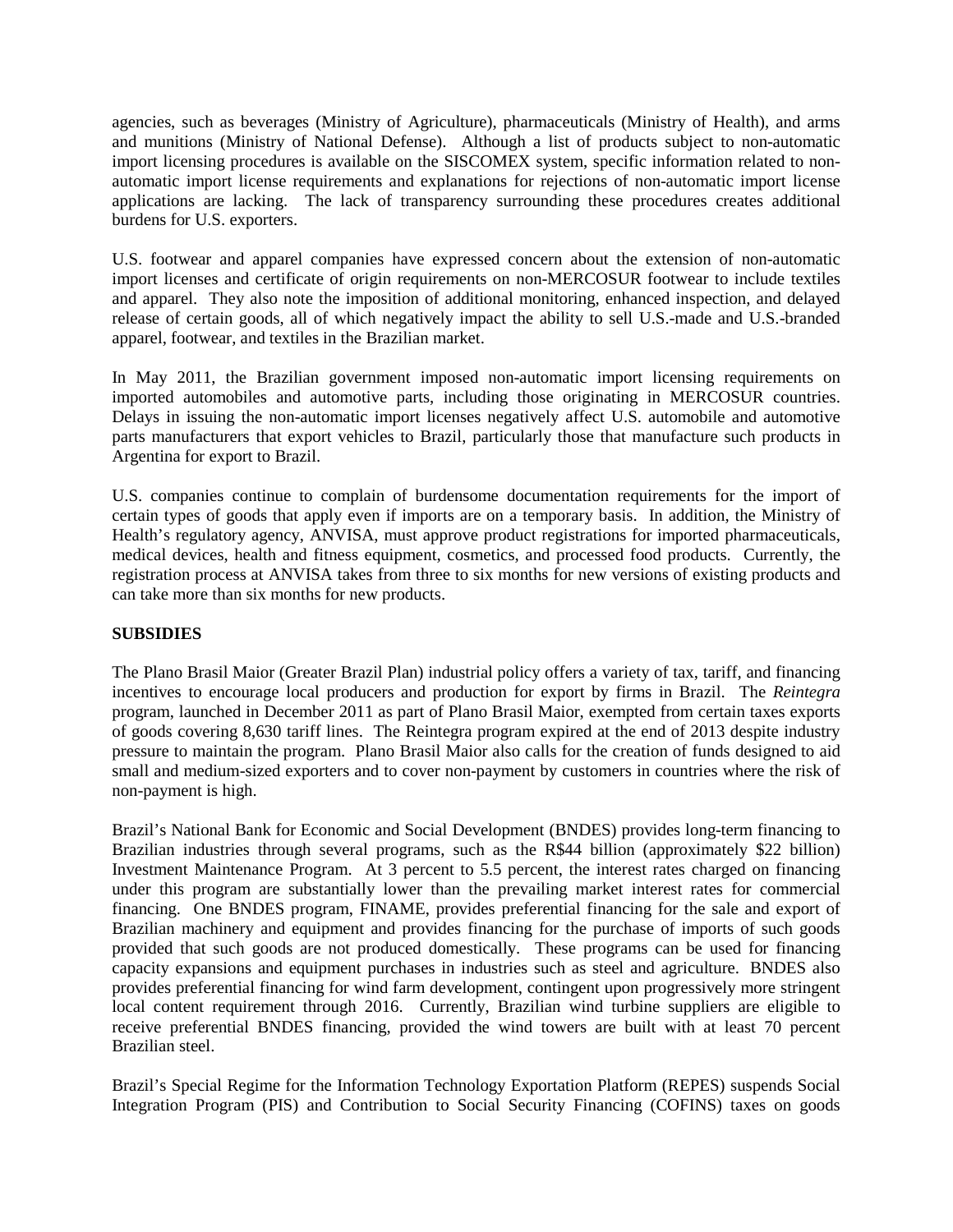imported and information technology services provided by companies that commit to export software and information technology services to the extent that those exports account for more than 50 percent of their annual gross income. The Special Regime for the Acquisition of Capital Goods by Exporting Enterprises (RECAP) suspends these same taxes on new machines, instruments, and equipment imported by companies that commit for a period of at least two years to export goods and services such that they account for at least 50 percent of their overall gross income for the previous calendar year.

Brazil provides tax reductions and exemptions on many domestically-produced ICT and digital goods that qualify for status under the Basic Production Process (Processo Productivo Basico*,* or PPB). The PPB provides benefits on the production and development of goods that incorporate a certain minimum amount of local content. Tax exemptions are also provided for the development and build-out of telecommunications broadband networks that utilize locally-developed products and investments under the Special Taxation Regime for the National Broadband Installation Program for Telecommunication Networks (Regime Especial de Tributação do Programa de Banda Larga para Implantação de Redes de Telecomunicações*,* or REPNBL-Redes).

In April 2013, Brazil passed the Special Regime for the Development of the Fertilizer Industry (REIF). Under this program, fertilizer producers receive tax benefits, including an exemption for the industrial products tax (IPI) on imported inputs, provided they comply with minimum local content requirements and can demonstrate investment in local research and development projects.

Brazil also provides a broad range of assistance to its agricultural sector in the form of low interest financing, price support programs, tax exemptions, and tax credits. An example of such assistance is the Equalization Premium Payment to the Producer (Prêmio de Equalização Pago ao Produto or PEPRO), which offers a payment through an auctioning system to producers or cooperatives of certain agricultural commodities including grapes, corn, and cotton based on the difference between the minimum price set by the government and the prevailing market price. Each PEPRO auction notice specifies the commodity to be tendered and the approved destinations for that product, including export destinations. Another example is financing provided by BNDES. Of the R\$146.8 billion (approximately \$73.4 billion) BNDES allocations to the various sectors of the Brazilian economy from January until October 2013, R\$14.8 billion (approximately \$7.4 billion) was set aside for the agriculture and livestock sectors, 73 percent more than the same period of time in 2012. In 2012, BNDES announced the Prorenova credit line of R\$4 billion (approximately \$2 billion) available for the calendar year to finance the renewal and/or expansion of approximately 2.5 million acres (1 million hectares) of sugarcane fields. In January 2013, the program was extended through December 31, 2013 with the same capital grant as in 2012. However, in the first year of operation, the program released R\$1.4 billion, one-third of the total planned.

## **GOVERNMENT PROCUREMENT**

U.S. companies without a substantial in-country presence regularly face significant obstacles to winning government contracts and are often more successful in subcontracting with larger Brazilian firms. Regulations allow a Brazilian state enterprise to subcontract services to a foreign firm only if domestic expertise is unavailable. Additionally, U.S. and other foreign firms may only bid to provide technical services where there are no qualified Brazilian firms.

In 2010, Brazil passed a law giving procurement preference to firms that produce in Braziland that fulfill certain economic stimulus requirements such as generating employment or contributing to technological development, even if their bids are up to 25 percent more expensive than bids submitted by foreign firms not producing in Brazil. The law allows for "strategic" information and communications technology (ICT) goods and services procurements to be restricted to those with indigenously developed technology. In August 2011, this system of preference margins was folded into Plano Brasil Maior. Government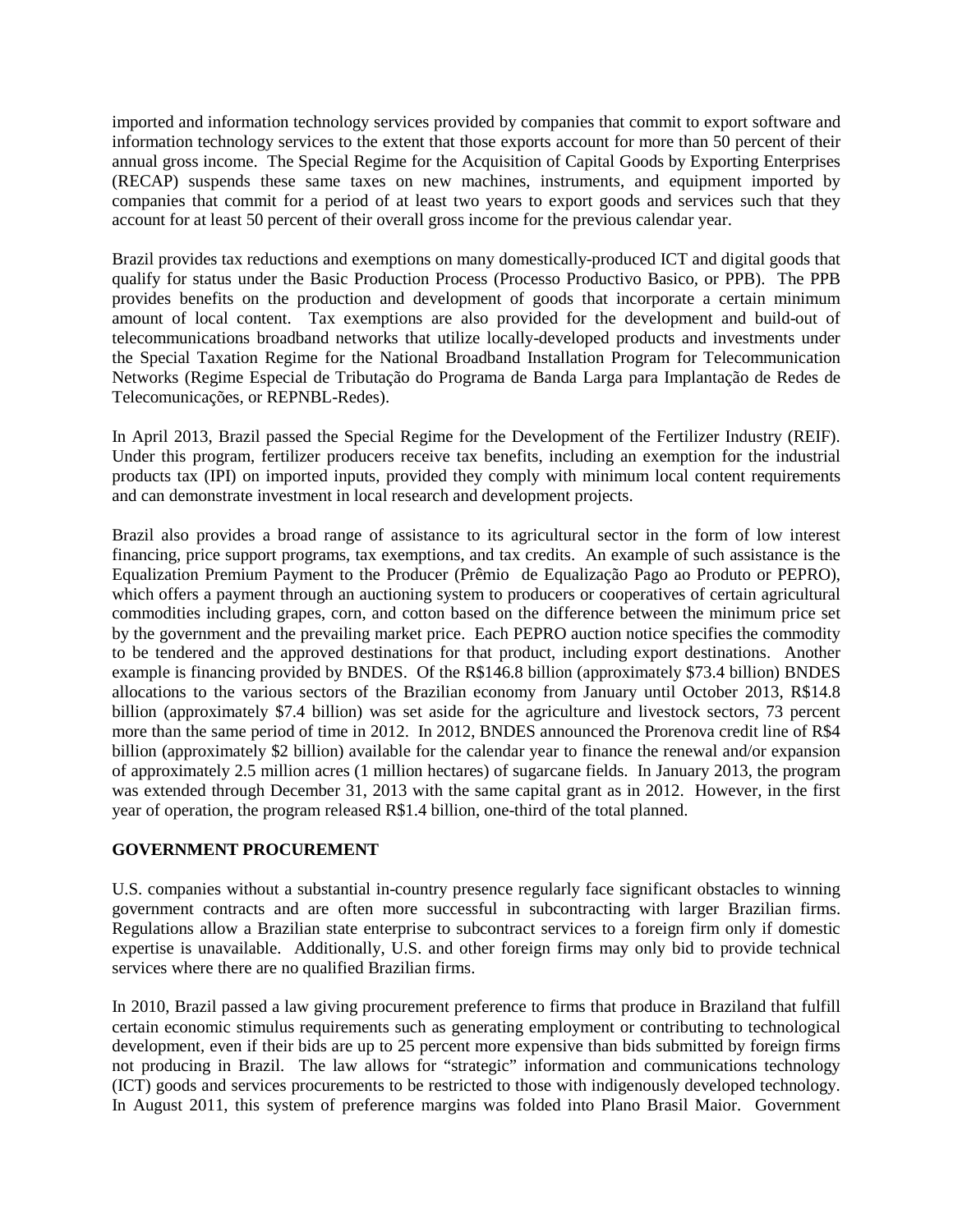procurement is just one of many measures under Plano Brasil Maior intended to promote and protect domestic producers, particularly the labor-intensive sectors facing import competition. In November 2011, the Ministry of Development, Industry, and Commerce implemented an 8 percent preference margin for domestic producers in the textile, clothing, and footwear industries when bidding on government contracts. In April 2012, Brazil implemented 5 percent to 25 percent preference margins for domestically produced backhoes, motor graders, and a variety of pharmaceuticals.

Brazil's regulations regarding the procurement of ICT goods and services require federal agencies and parastatal entities to give preferences to locally produced computer products based on a complicated price/technology matrix. In addition, Brazil has made several attempts over the past decade to enact preferences at the federal, state, and local government levels for the procurement of open-source software over commercial products. Most recently, in December 2011, two Brazilian legislative committees approved draft Law PL 2269/1999, which would require all Brazilian federal government agencies and state-owned entities to favor open-source software in their procurement policies. This legislation is subject to further action in the Brazilian Congress. If enacted, this law would put U.S. software providers at a severe disadvantage *vis-à-vis* Brazilian companies. In addition, in August 2012, the Ministry of Science, Technology and Innovation released a "Bigger IT Plan" intended to bolster the growth and development of the domestic information technology industry. The program focuses heavily on software and related services and establishes a new process for the government to evaluate and certify that software products are locally developed in order to qualify for price preferences that may be as high as 25 percent.

State-controlled oil company Petrobras' local content requirements are currently established and regulated by Brazil's National Petroleum Agency (ANP), which is gradually introducing higher local content requirements with each bidding round. In addition, local content requirements vary by block (the geographic area that is awarded by the Brazilian government to oil companies for oil exploration), and within that block the local content requirements differ for equipment, workforce, and services. In the past, local content requirements were as low as 5 percent; however, Brazilian officials have indicated that local content requirements for Petrobras and other oil companies could reach 80 percent to 95 percent by 2020 in certain product categories. Technology-intensive equipment and services will likely be subject to higher local content requirements than low-technology equipment and services. The Oil and Gas Regulatory Framework introduced in December 2010 requires Petrobras to be the majority operator of new projects, and as a result, Petrobras is responsible for ensuring that its workforce and its entire supply chain adhere to these increasingly high local content requirements. ANP fined Petrobras and other oil exploration and production companies over the last few years for noncompliance with local content requirements; for example in September 2011, Petrobras was fined R\$29 million (approximately \$16.85 million) for noncompliance. In August 2012, ANP announced that it was reviewing 17 local content waiver requests from five unnamed operators, requiring that a company prove in its waiver request that it is unable to acquire the appropriate goods and services locally or that local prices are not in line with international standards.

The United States continues to urge Brazil to become a signatory to the WTO Agreement on Government Procurement in order to ensure that companies in both countries have access to each other's procurement markets.

## **INTELLECTUAL PROPERTY RIGHTS PROTECTION**

Brazil remained on the Special 301 Watch List in 2013. Brazil continues to make progress by conducting notable enforcement efforts across the country under the coordination of the National Council to Combat Piracy. However, Brazil continues to experience piracy and counterfeiting, especially pirated books, and the challenge of piracy over the Internet continues to grow. More sustained action and the imposition of deterrent-level penalties could enhance Brazil's border and general enforcement effectiveness. In the area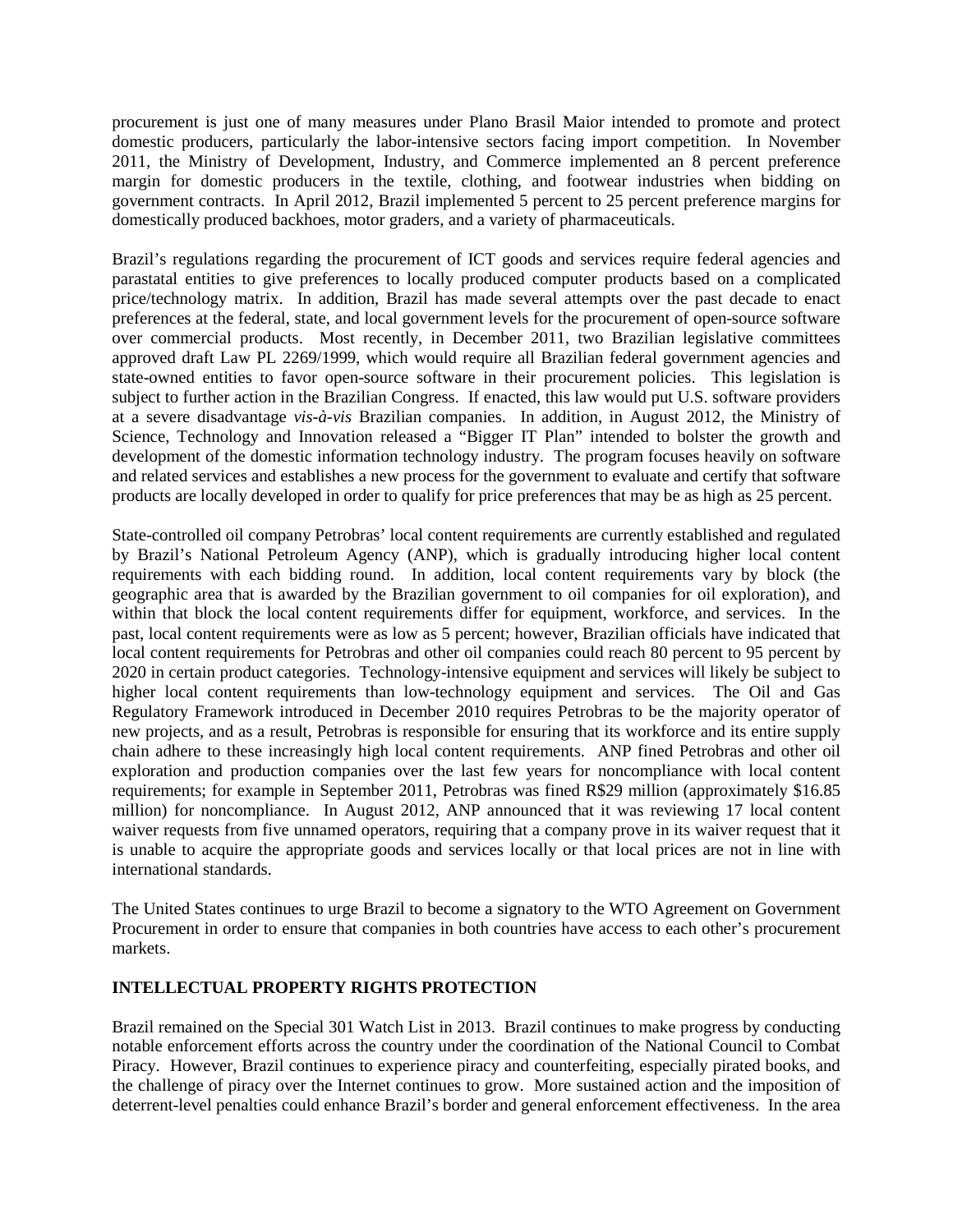of patents, Brazil has taken steps to address a backlog of pending patent applications but delays still exist. In addition, regulations that provide Brazil's health regulatory agency, ANVISA, with the authority to review pharmaceutical patent applications for meeting patentability requirements appear to contravene an earlier opinion by the Federal Attorney General that clarified that ANVISA does not have this authority. These new regulations create transparency and predictability challenges, as well as additional delays in the patent application review process.

## **SERVICES BARRIERS**

## **Audiovisual Services and Broadcasting**

Brazil imposes a fixed tax on each foreign film released in theaters, on foreign home entertainment products, and on foreign programming for broadcast television.

Remittances to foreign producers of audiovisual works are subject to a 25 percent income withholding tax. Brazilian distributors of foreign films are subject to a levy equal to 11 percent of their withholding taxes. This tax, called the CONDECINE (Contribution to the Development of a National Film Industry), is waived for the Brazilian distributor, if the producer of the foreign audiovisual work agrees to invest an amount equal to 70 percent of the income withholding tax on their remittances in co-productions with Brazilian film companies. The CONDECINE tax is also levied on any foreign video and audio advertising.

Brazil also requires that 100 percent of all films and television shows be printed locally. Importation of color prints for the theatrical and television markets is prohibited. Domestic film quotas also exist for theatrical screening and home video distribution.

In September 2011, Brazil enacted law 12.485 covering the subscription television market, including satellite and cable television. The law permits telecommunications companies to offer television packages with their services and also removes the previous 49 percent limit on foreign ownership of cable television companies. However, new content quotas also went into effect in September 2011, which require every channel to air at least three and a half hours per week of Brazilian programming during prime time. Additionally, one third of all channels included in any television package must be Brazilian. The content quotas were phased in over a three-year period, achieving full implementation in September 2013. As before, foreign cable and satellite television programmers are subject to an 11 percent remittance tax, which does not need to be paid if the programmer invests 3 percent of its remittances in co-production of Brazilian audiovisual services. In addition, the law delegates significant programming and advertising regulatory authority to the national film industry development agency, ANCINE.

Cable and satellite operators are subject to a fixed levy on foreign content and foreign advertising released on their channels. Law 10610 of 2002 limits foreign ownership in media outlets to 30 percent, including the print and "open broadcast" (non-cable) television sectors. Eighty percent of the programming aired on "open broadcast" television channels must be Brazilian.

## **Express Delivery Services**

U.S. express delivery service companies face significant challenges in the Brazilian market due to numerous barriers, such as high import taxes, an automated express delivery clearance system that is only partially functional, and levels for *de minimis* exception from tariffs that are too low to facilitate efficient import of goods.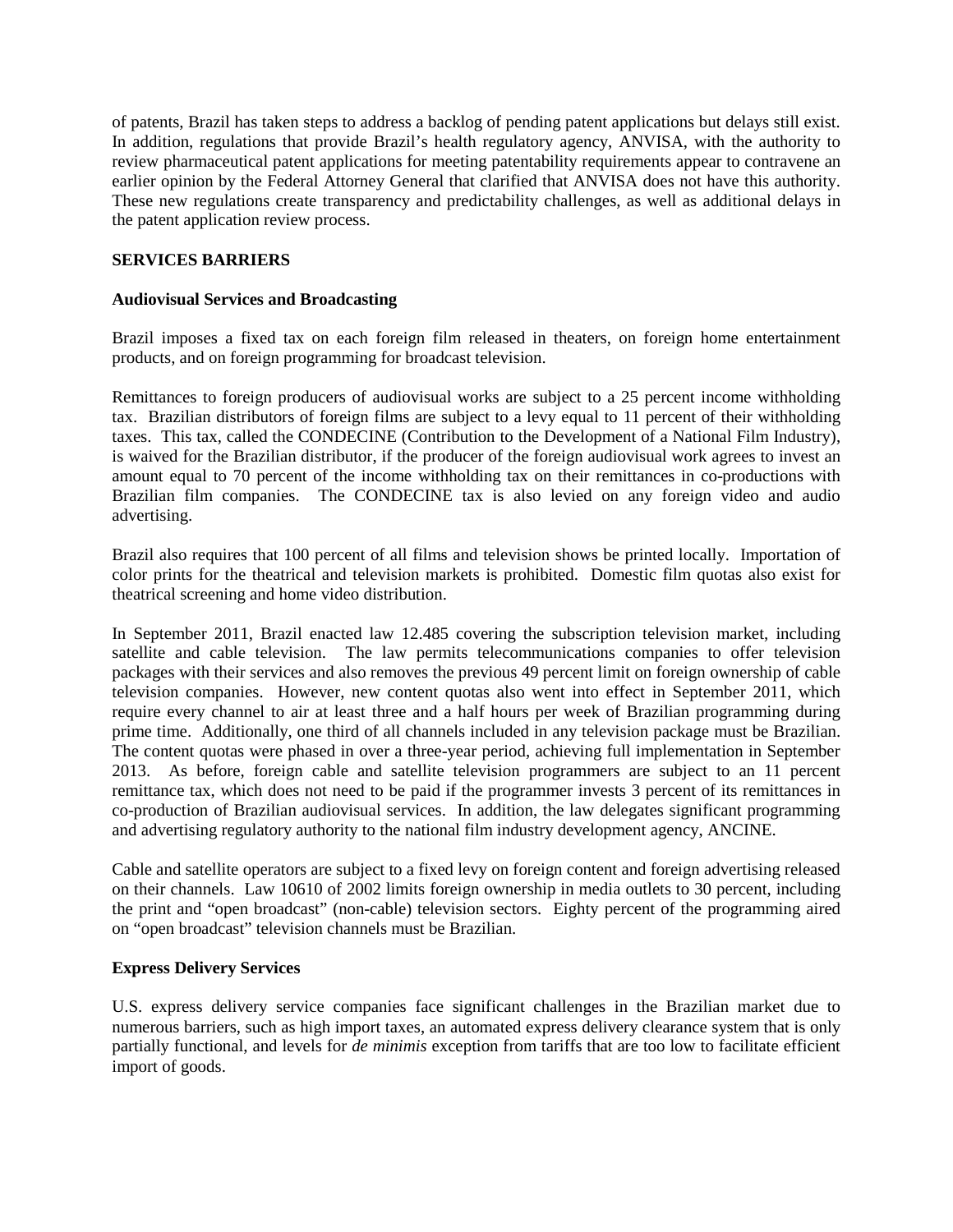The Brazilian government charges a flat 60 percent duty for all goods imported through the Simplified Customs Clearance process used for express delivery shipments. U.S. industry contends that this flat rate is higher than duties normally levied on goods arriving via regular mail, putting express delivery companies at a competitive disadvantage. Moreover, Brazilian Customs has established maximum value limits of \$5,000 for exports and \$3,000 for imports sent using express services. These limits severely restrict the Brazilian express delivery market's growth potential and impede U.S. exporters doing business in Brazil.

## **Financial Services**

In order to enter Brazil's insurance and reinsurance market, foreign firms must establish a subsidiary, enter into a joint venture, or acquire or partner with a local company. The Brazilian reinsurance market was opened to competition in 2007. However, in December 2010 and March 2011, the Brazilian National Council on Private Insurance (CNSP) reversed its previous market liberalization actions through the issuance of Resolutions 225 and 232, which disproportionately affect foreign insurers operating in the Brazilian market. Resolution 225 requires that 40 percent of all reinsurance risk be placed with Brazilian companies. In addition, Resolution 232 allows insurance companies to place only 20 percent of risk with affiliated reinsurance companies. In December 2011, CNSP passed Resolution 241, which loosens some of the requirements of Resolution 225 such that foreign firms are no longer subject to the 40 percent requirement of Resolution 225, if they can show that there is an insufficient supply on the local reinsurance market.

On August 31, 2012, President Rousseff signed a Provisional Measure decree (MP 564) which allows for the creation of a state-owned enterprise for reinsurance, the so-called "Segurobras." The purpose of the company would be to provide government-backed reinsurance for large infrastructure projects, such as for World Cup and Olympics construction, which do not have full coverage in the private market. *Segurobras'* broad mandate could also allow it to acquire and compete with private companies in the housing and vehicle insurance markets.

## **Telecommunications**

As a condition of the June 2012 auction for the 2.5 GHz radio spectrum, the Brazilian National Telecommunications Agency (ANATEL) required wireless carriers to meet specific milestones over time to ensure local content for the infrastructure, including software, was installed to supply the licensed service and to ensure 60 percent local content in 2012, 65 percent in 2015, and 70 percent after 2017. ANATEL also required wireless carriers to use a minimum percentage of technology developed in Brazil, starting with 10 percent in 2012, 15 percent in 2015, and 20 percent after 2017. These requirements also apply to infrastructure in the 450 MHz spectrum. ANATEL has not yet announced the bid requirements for the 700 MHz spectrum related to its planned 2014 auction, but press reports and public statements by the Communications Minister suggest that the local content requirements may be similar.

Pursuant to Resolution 323 of November 2002, ANATEL requires local testing of telecommunications products and equipment by designated testing facilities in Brazil, rather than allowing testing by a facility certified by an independent certification body. The only exception is in cases where the equipment is too large or too costly to transport. As a result of these requirements, U.S. manufacturers and exporters must present virtually all of their information technology and telecommunications equipment for testing at laboratories located in Brazil before that equipment can be placed on the Brazilian market, which causes redundant testing, higher costs and delayed time to market.

In April 2013, Brazil's Ministry of Communications issued Portaria No. 87, which provides an exemption from consumption taxes for smartphones meeting certain requirements, including that they contain a pre